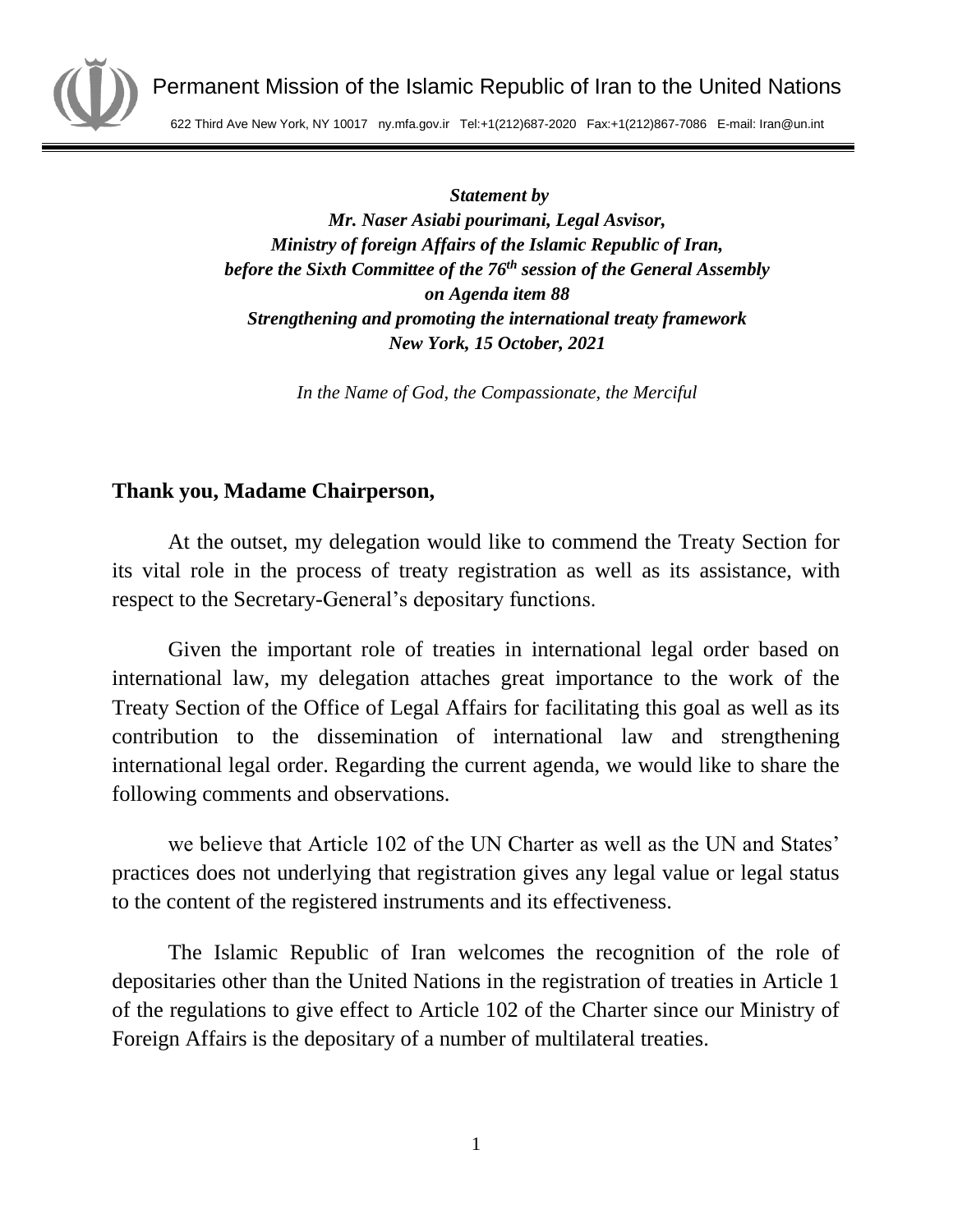

## **Mr. Chairman,**

We thank the Secretary-General for his preparation of the report contained in document A/75/136 submitted pursuant to General Assembly resolution 73/210. My delegation expresses its readiness to discuss the potential methods and means aimed at strengthening the effectiveness of the Treaty Section, including on the basis of suggestions by Member States outlined in the report of the Secretary-General (A/75/136).

As per our statement delivered last year, we note the Secretary-General's report indicating geographical disparity on treaty registration trends and patterns as well as numbers. Such a significant geographical disparity could be attributed to the limited awareness of the obligation to register as well as the lack of resources for the submission of treaties for registration. To address this situation, a revision of the regulations in force is vitally important so as to make registration easier, efficient, less bureaucratic, less costly and more simplified. The Sixth Committee has the potential to play an essential role in strengthening and promoting the international treaty framework through modifying and updating the existing regulations with a view to make them more efficient and more accessible to the Member States.

It is also crucial to consider additional measures through capacity-building and technical assistance, in particular the organization of workshops on treaty law and practice at the national and regional levels.

## **Madame Chairperson,**

My delegation welcomes any functional proposal to provide the Secretariat with an additional tool to help reduce the time and costs involved in registering and publishing treaties, provided that it does not hamper the timely, widespread and unhampered accessibility of users to the registered instruments. This includes the amendments that adapt the regulations to developments in registration practice and information technology.